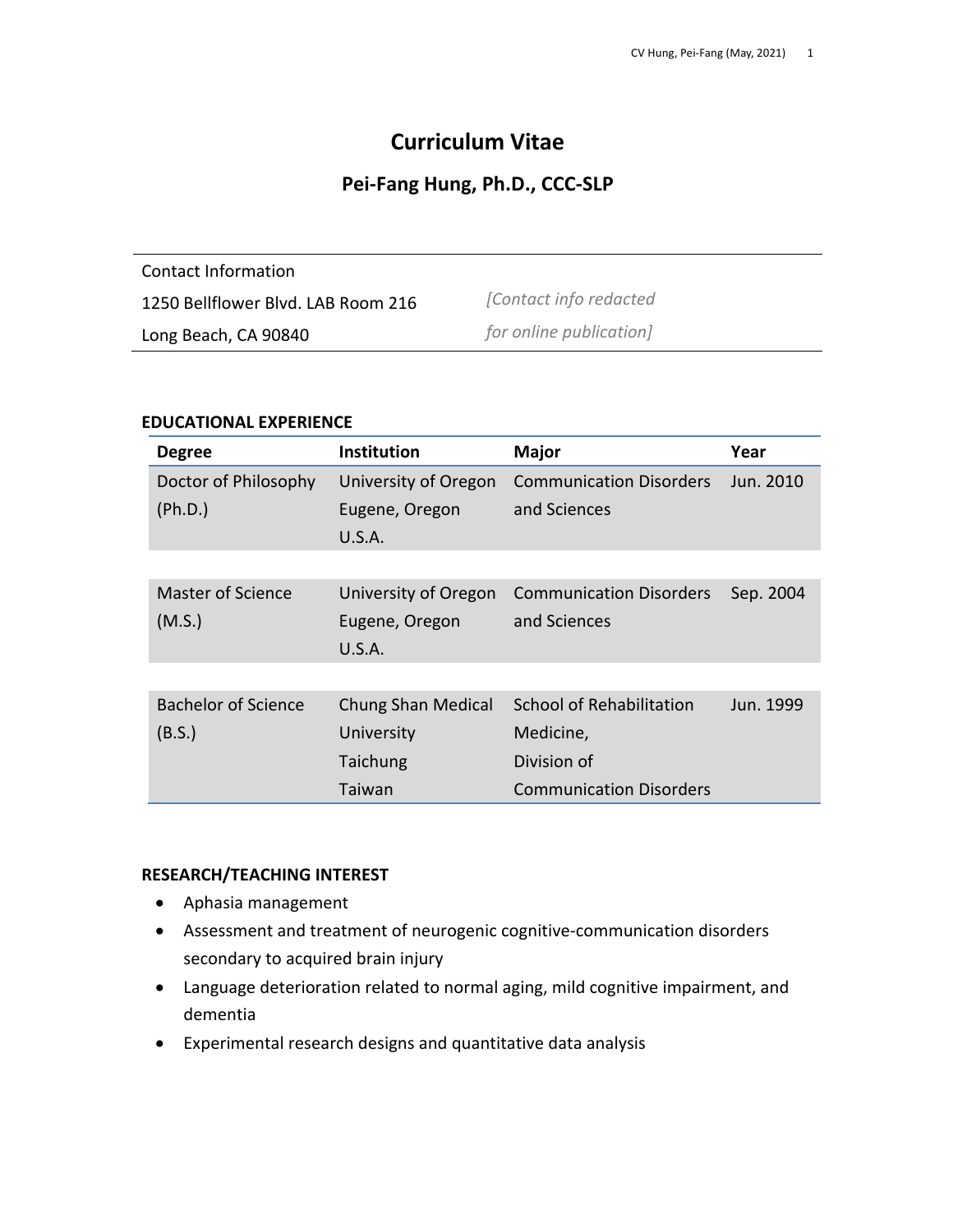#### **PROFESSIONAL POSITIONS**

- Interim Department Chair 2020 January -2021 August
	- $\circ$  Provides leadership in all departmental matters, including but not limited to faculty and staff recruitment, retention, and evaluation; staff supervision; curriculum improvement and development; coordination of external and internal reviews; budget administration; student advising; course scheduling; and faculty and staff professional development.
	- o Actively promote the core values of academic leadership, including ethics, shared governance, teamwork, collegiality, transparency, and empowerment with accountability.
- Graduate Advisor 2016-2020
	- o Advising graduate students, including holding new graduate student orientation meetings, individual and group advising meetings, coordinating Advancement to Candidacy process, maintaining mad managing graduate student records, and monitoring Student's progress
	- $\circ$  Administrative duties, such as coordinating and administering comprehensive exams, creating and analyzing graduate exit and alumni surveys
	- o Complete SLP Graduate Program Accreditation Annual Reports (ASHA CAA reports in 2016, 2017, 2019), ASHA CAA Re-Accreditation Report in 2018 Spring (with Interim Chair), and ASHA CSD Education Annual Survey (2016, 2017, 2018, 2019)
- Faculty Member
	- o Associate Professor: August 2019- Present
	- o Assistant Professor: August 2013- August 2019
	- o Full-Time Lecturer: August 2012- August 2013
	- o Part-Time Lecturer: August 2010- August 2012

Department of Speech-Language Pathology (formerly known as Department of Communicative Disorders)

California State University, Long Beach

- Speech-Language Pathologist
	- o December 2007- August 2012

Rehabilitation Hospitals/Extended-Care Facilities/Skilled Nursing Facilities in Los Angeles and Orange County

Hallmark Rehabilitation and interface rehab Inc.

• Graduate Teaching Fellow/ Research Assistant o March 2004- December 2007

Department of Communication Disorders and Sciences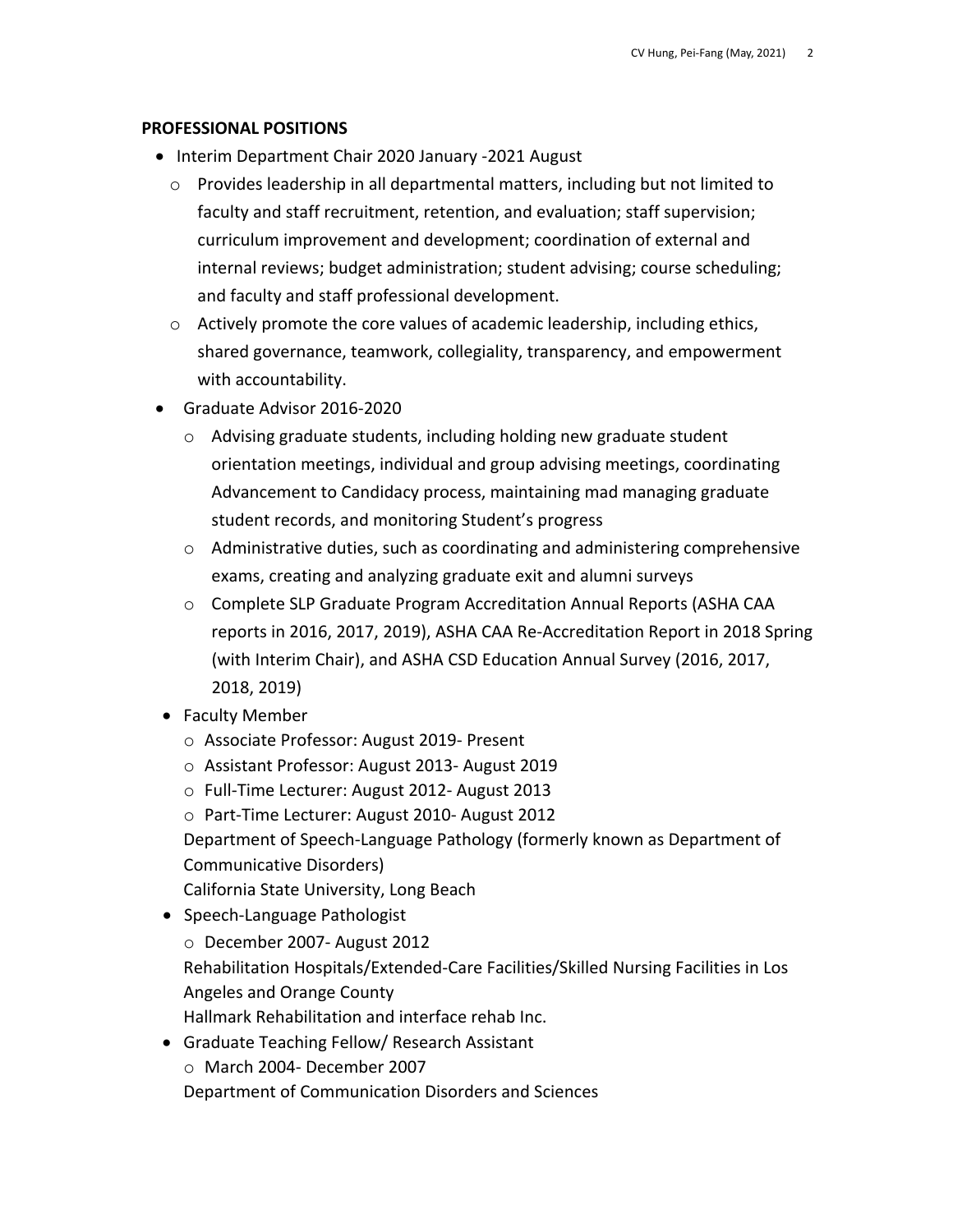University of Oregon

• Speech-Language Pathologist o July 1999-June 2002 Rehabilitation Center, Department of Physical Medicine & Rehabilitation National Taiwan University Hospital Taipei, Taiwan

#### **CERTIFICATIONS**

- Certificate of Clinical Competence in Speech-Language Pathology, the American Speech- Language- Hearing Association
- California State Licensed Speech Language Pathologist
- Certified and Licensed Speech-Language Pathologist in Taiwan
- California Certified Restorative Nursing Training Program Coach

# **PROFESSIONAL ASSOCIATIONS**

- Member, ASHA Special Interest Group 2: Neurogenic Language Disorders
- Member, California Speech-Language-Hearing Association
- Member, American Speech-Language-Hearing Association
- Member, Taiwan Speech-Language-Hearing Association

# **LANGUAGE SKILLS**

• Fluent in speaking, reading, and writing Mandarin Chinese, English, and Taiwanese

# **HONORS/AWARDS**

- Distinguished Teaching Award, 2019 CSU Long Beach University Achievement Award
- ASHA Award for Continuing Education (ACE). 2016, 2017, 2018
- Clare Wilkins Chamberlin Memorial Research Award. April 2009.
- University of Oregon Graduate School Research Award. April 2009.

# **GRANT/FUNDING**

• Project on Multicultural Activates. 2019 American Speech, Language and Hearing Association Grant Program

Project Title: Improve AAC Accessibility for People with Aphasia from Diverse Linguistic Backgrounds.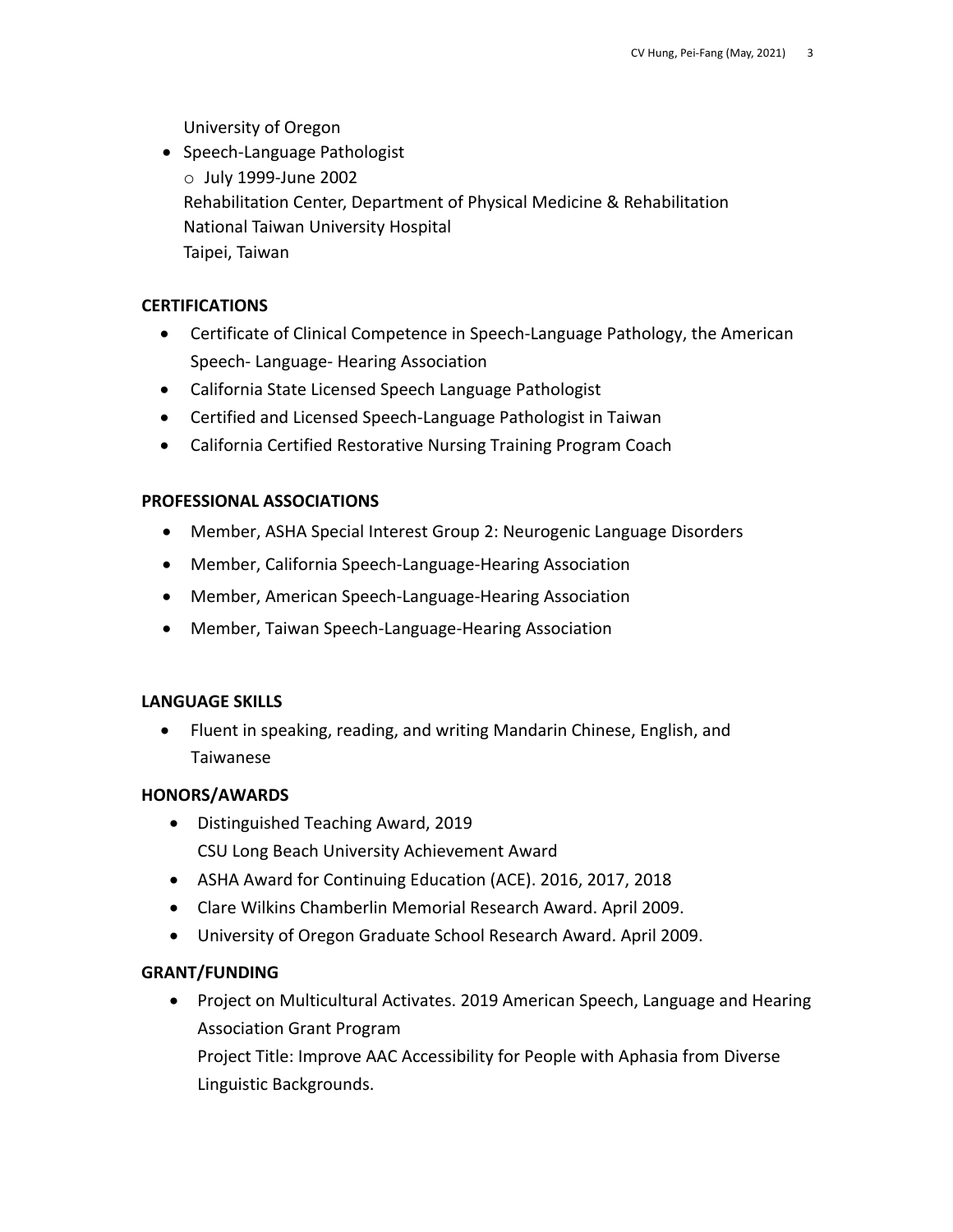Award Amount: \$7000

- Project HOGAR Summer Faculty Grant (AY 2018-2019) Award Amount: \$2000.
- CSULB Research, Scholarship, and Creative Activity Awards (RSCA) Reassigned Time (AY 2016-2017, AY 2017-2018, AY 2018-2019, AY 2019-2020) Award Amount: Three (3) units of reassigned time in Spring 2017, Spring 2018, Spring 2019, Spring 2020
- Pedagogical Stipend to Integrate the Teaching of Ethics in CSULB Courses by Ukleja Center for Ethical Leadership (AY 2016-2017) Award Amount: \$3000
- Professors Around the World (PAW) Travel Grant (AY 2015-2016) Award Amount: \$1732
- Project HOGAR Stipend (Hispanic Opportunities for Graduate Access and Retention) (AY 2014-2015) Award Amount: \$2500.

# **PUBLICATIONS**

1. Peer-Reviewed Publications

- Brock, K. & **Hung, P-F.** (2020). The effects of digital symbol format on the naming, identification, and sentence production incorporating verbs for individuals with aphasia. *Aphasiology, 35*(5), 681-703. DOI: 10.1080/02687038.2020.1734528
- **Hung, P-F.** & Ostergren, J. (2019). A comparison of drawing and writing on facilitating word retrieval in individuals with aphasia. *Aphasiology, 33*(12), 1462-1481. DOI: 10.1080/02687038.2019.1602861
- Lowell, S., Vigil, D., Abdelaziz, M., Edmonds, K., Guiberson, M., Hamilton, A., **Hung, P-F.**, Lee-Wilkerson, D., Miller, C., Rivera Perez, J., Ramkissoon, I., & Scott, D. (2018). Career and service delivery influences of cultural and linguistic diversity backgrounds: Qualitative experiences of ASHA affiliated professionals*. Perspectives of the ASHA Special Interest Group*, 13 (2), 30-39. DOI: 10.1044/persp3.SIG14.30
- Sun, L. & **Hung, P-F.** (2018). School-based speech-language pathologists' clinical decision-making process in the State of California. *Journal of Speech Pathology and Therapy, 3*(2). DOI: 10.4172/2472-5005.1000133.
- **Hung, P-F**. & Nippold, M. (2014). Idiom understanding in adulthood: Examining age-related differences. *Clinical Linguistics & Phonetics*. 28(3), 208-221. DOI: 10.3109/02699206.2013.850117.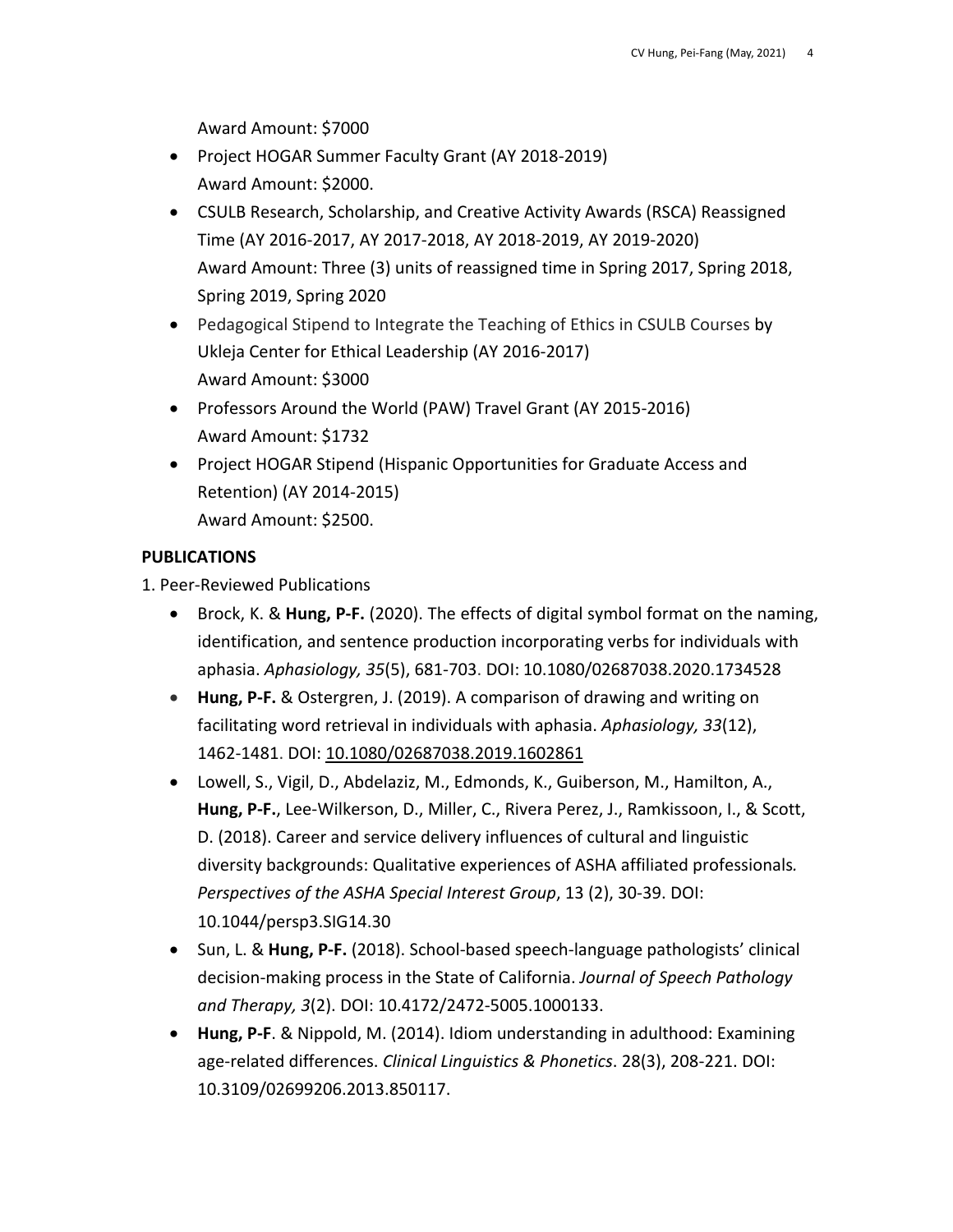- Sohlberg, M.M., Fickas, S., Lemoncello, R., **Hung, P-F.** (2009) Validation of the Activities of Community Transportation (ACTs) model of community navigation for individuals with cognitive impairments. *Disability and Rehabilitation, 31*(11), 887-897
- Fickas, S., Sohlberg, M. M., & **Hung, P-F.** (2008). Route-following assistance for travelers with cognitive impairments: A comparison of four prompt modes. *International Journal of Human-Computer Studies, 66*(12), 876-888.
- Sohlberg, M. M., Fickas, S., **Hung, P-F.**, & Fortier, A. (2007). A comparison of four prompt modes for route finding for community travelers with severe cognitive impairments. *Brain Injury*, 21(5), 531-538.
- Sohlberg, M. M., Todis, B., Fickas, S., **Hung, P-F.**, & Lemoncello, R. (2005). A profile of community navigation in adults with chronic cognitive impairments. *Brain Injury*, *19*(14), 1249-1259.

2. Authored Book Chapter

- **Hung, P-F.** (2019). Health and Safety. In J. Ostergren (Ed.), *Speech-Language Pathology Assistants: A resource manual (2nd Ed)*. San Diego, CA: Plural Publishing Inc.
- **Hung, P-F.** (2014). Health and Safety. In J. Ostergren (Ed.), *Speech-Language Pathology Assistants: A resource manual* (pp. 171-191). San Diego, CA: Plural Publishing Inc.

# 3. Translated Book Chapters

- LaPointe, L. (2020). Brain basics. (**P-F. Hung** Trans.). In L. LaPointe & J. Stierwalt (Ed.) *Aphasia and Related Neurogenic Language Disorders.* (5th ed., *pp. 1-7*). New York, NY: Thieme Medical Publishers Inc.
- LaPointe, L. (2020). Humanistic basics: Accommodation, adjustment, and aristos. (**P-F. Hung** Trans.). In L. LaPointe & J. Stierwalt (Ed.) *Aphasia and Related Neurogenic Language Disorders.* (5th ed., *pp. 8-22*). New York, NY: Thieme Medical Publishers Inc.
- Copland, D., McNeil, M., & Meinzer, M. (2020). Aphasia theory, models, and classification. (**P-F. Hung** Trans.). In L. LaPointe & J. Stierwalt (Ed.) *Aphasia and Related Neurogenic Language Disorders.* (5th ed., *pp. 23-34*). New York, NY: Thieme Medical Publishers Inc.
- Fridriksson, J., Stark, B., & Basilakos, A. (2020). Neuroimaging and brain-based communication disorders. (**P-F. Hung** Trans.). In L. LaPointe & J. Stierwalt (Ed.) *Aphasia and Related Neurogenic Language Disorders.* (5th ed., *pp. 35-43*). New York, NY: Thieme Medical Publishers Inc.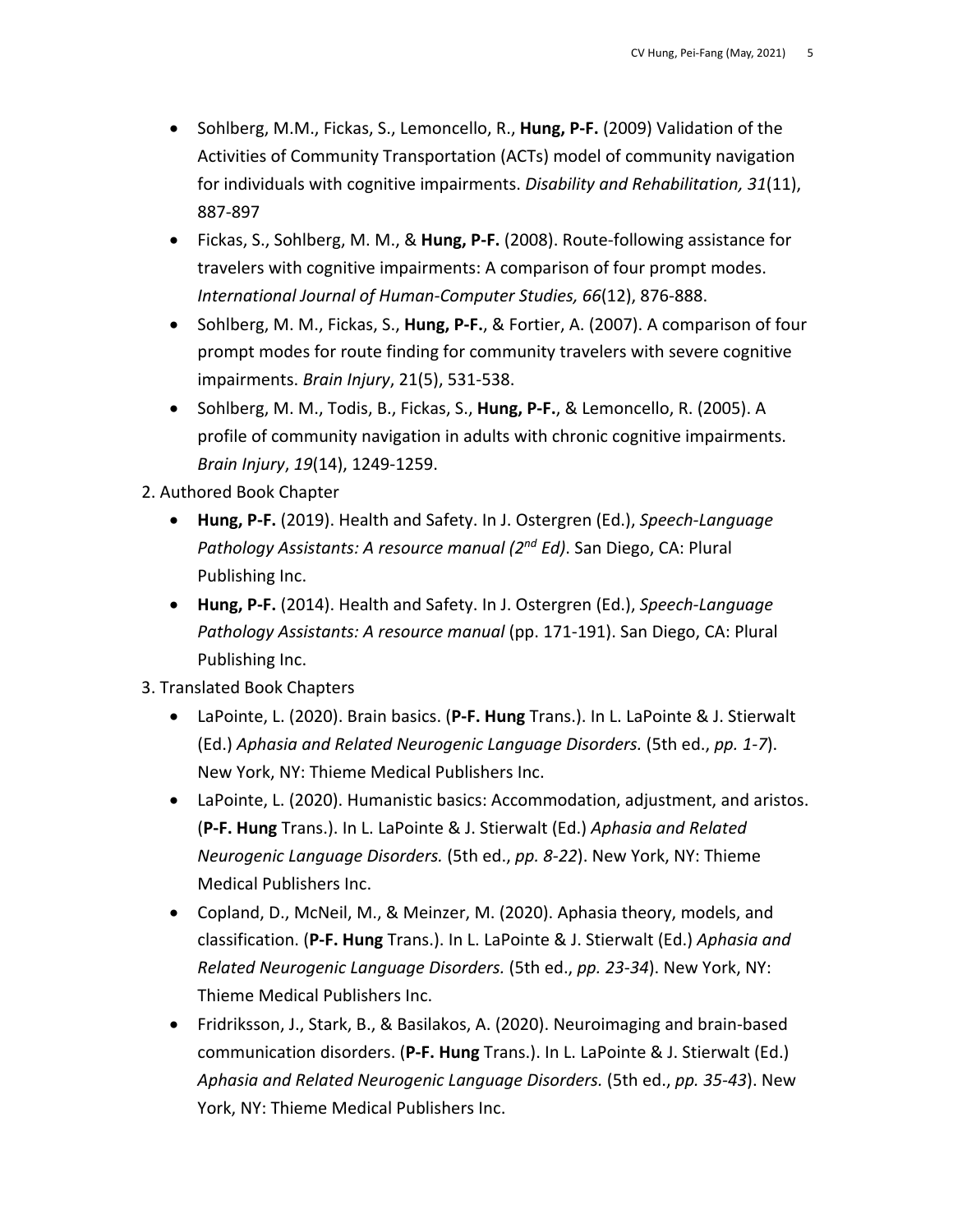- Duffy, J., Fossett, T., Thomas, J., & Stierwalt, J. (2020). Care for people with aphasia and related neurogenic communication disorders in acute hospital settings. (**P-F. Hung** Trans.). In L. LaPointe & J. Stierwalt (Ed.) *Aphasia and Related Neurogenic Language Disorders.* (5th ed., *pp. 44-54*). New York, NY: Thieme Medical Publishers Inc.
- Harris, J. (2020). Multicultural and multilinguistic issues. (**P-F. Hung** Trans.). In L. LaPointe & J. Stierwalt (Ed.) *Aphasia and Related Neurogenic Language Disorders.* (5th ed., *pp. 55-64*). New York, NY: Thieme Medical Publishers Inc.
- Kim, M. (2020). Comprehension. (**P-F. Hung** & L. Sun Trans.). In L. LaPointe & J. Stierwalt (Ed.) *Aphasia and Related Neurogenic Language Disorders.* (5th ed., *pp. 90-99*). New York, NY: Thieme Medical Publishers Inc.
- Beeson, P., Rising, K., & Rapcsak, S. (2020). Acquired impairments of reading and writing. (**P-F. Hung** & L. Sun Trans.). In L. LaPointe & J. Stierwalt (Ed.) *Aphasia and Related Neurogenic Language Disorders.* (5th ed., *pp. 100-112*). New York, NY: Thieme Medical Publishers Inc.
- DeDe, G. & O'Bryan, E. (2020). Syntax and linguistic-based approaches. (**P-F. Hung** & L. Sun Trans.). In L. LaPointe & J. Stierwalt (Ed.) *Aphasia and Related Neurogenic Language Disorders.* (5th ed., *pp. 113-123*). New York, NY: Thieme Medical Publishers Inc.
- Togher, L. (2020). Pragmatics and discourse. (**P-F. Hung** & L. Sun Trans.). In L. LaPointe & J. Stierwalt (Ed.) *Aphasia and Related Neurogenic Language Disorders.* (5th ed., *pp. 124-134*). New York, NY: Thieme Medical Publishers Inc.
- Marshall, J. (2018). Disorders of sentence processing in aphasia. (**P-F. Hung Trans.**). In I. Papathamasiou & P. Coppens (Ed.), *Aphasia and related neurogenic communication disorders (pp. 37-62)*. (2nd ed.). Burlington, MA: Jones & Bartlett Learning.
- Potagas, C. Kasselimis, D., & Evdokimidis, I. (2018). Elements of Neurology Essential for understanding the aphasias. (**P-F. Hung Trans.**). In I. Papathamasiou & P. Coppens (Ed.), *Aphasia and related neurogenic communication disorders (pp. 37-62)*. (2nd ed.). Burlington, MA: Jones & Bartlett Learning.
- Code, C. (2018). Significant Landmarks in the history of aphasia and its therapy. (**P-F. Hung Trans.**). In I. Papathamasiou & P. Coppens (Ed.), *Aphasia and related neurogenic communication disorders (pp. 15-36)*. (2nd ed.). Burlington, MA: Jones & Bartlett Learning.
- 4. Invited Publications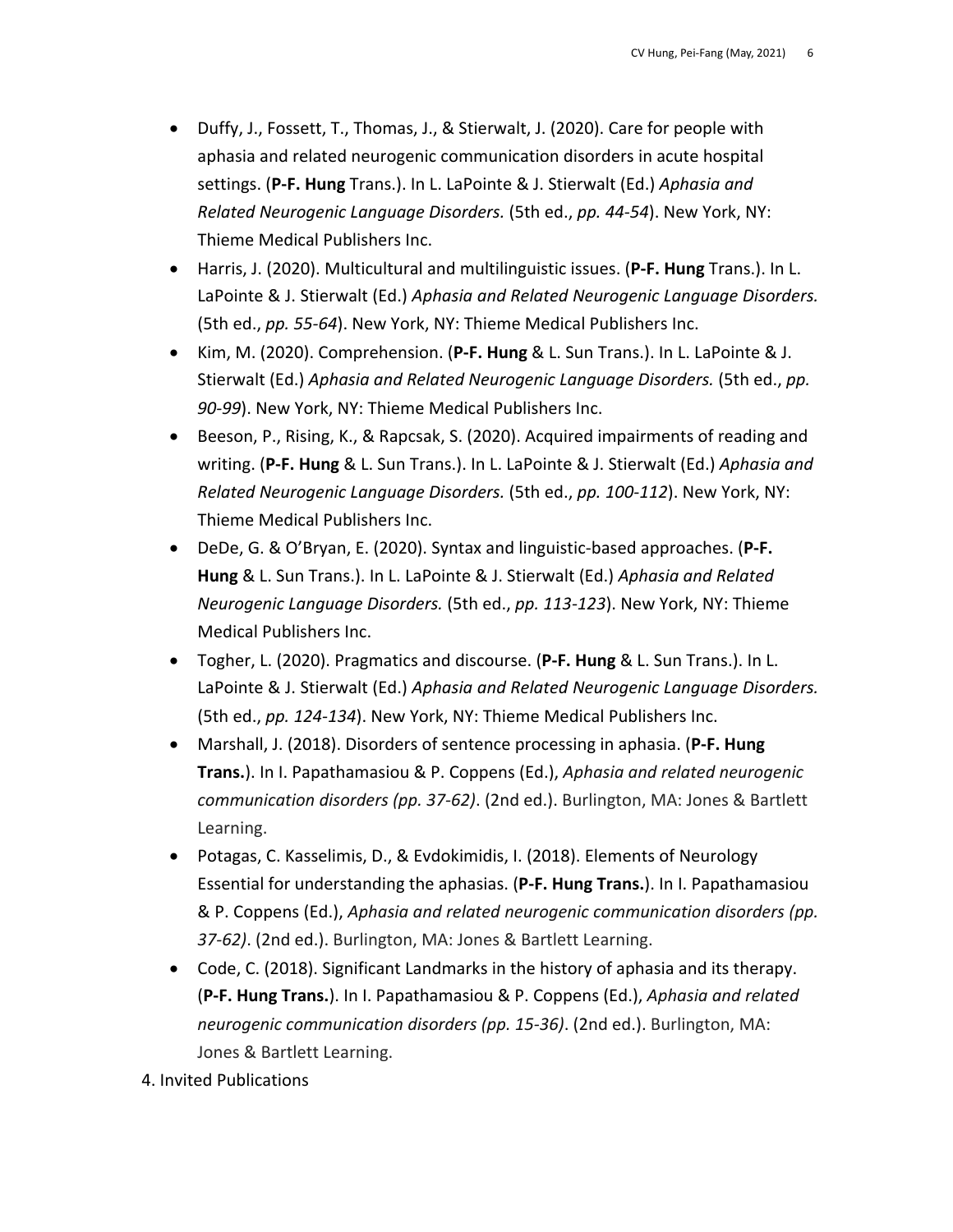- **Hung, P-F.** (2020, December). Implementing telepractice: What are the advantages and disadvantages? *CSHA Convey*, *Winter 2020*, 37.
- **Hung, P-F.** (2012, July). Collaboration with nursing staff to facilitate functional communication for patients with aphasia in medical settings. *CSHA Magazine*, *42*(1), 10-11.
- **Hung, P-F.** (2012, July). Quick tips for assessment and management of bilingual aphasia. *CSHA Magazine*, *42*(1), 25.

#### **PEER-REVIEWED PROFESSIONAL PRESENTATIONS**

#### *International Peer-Reviewed Presentations*

- **Hung, P-F.** & Sun, L. (2016, August). *Examining discourse proficiency following traumatic brain injury: A comparison study of narrative and expository discourse*. Poster presented at the 30<sup>th</sup> World Congress of the International Association of Logopedics and Phoniatrics, Dublin, Ireland.
- Fickas, S., Yao, X., Sohlberg, M., & **Hung, P-F.** (2007, September). *Route-finding assistances for community travelers with cognitive impairments: A comparison of four prompt*. Workshop: Using mobile devices and emergent technology for in-situ evaluations in conjunction with the 9th International Conference on Human Computer Interaction with Mobile Devices and Services*,* Singapore.

#### *National Peer-Reviewed Presentations*

- **Hung, P-F. & Sun, L.** (2019, November). *Confidence level and ethical clinical decision-making: A survey study of school-based SLPs' practices in California*. Seminar session presented at the annual conference of the American Speech-Language Hearing Association, Orlando, FL.
- Brock, K., & **Hung, P-F.** (2018, November). *Effects of videos and photographs on verb naming and sentence generation in individuals with aphasia*. Seminar session presented at the annual conference of the American Speech-Language Hearing Association, Boston, MA.
- Ramkissoon, I., Abdelaziz, M., Edmonds, K., Goel, P., Guiberson, M., Hamilton, A., **Hung, P-F.**, Lee-Wikerson, D., Lowell, S., Perez, J., Scott, D., Vigil, D., & Miller C. (2018, November). Building a resume that tells your story. Seminar session presented at the annual conference of the American Speech-Language Hearing Association, Boston, MA.
- **Hung, P-F.** & Sun. L. (2018, November). *Semantic-Based Intervention in Bilingual Individuals with Aphasia: Treatment Considerations*. Seminar session presented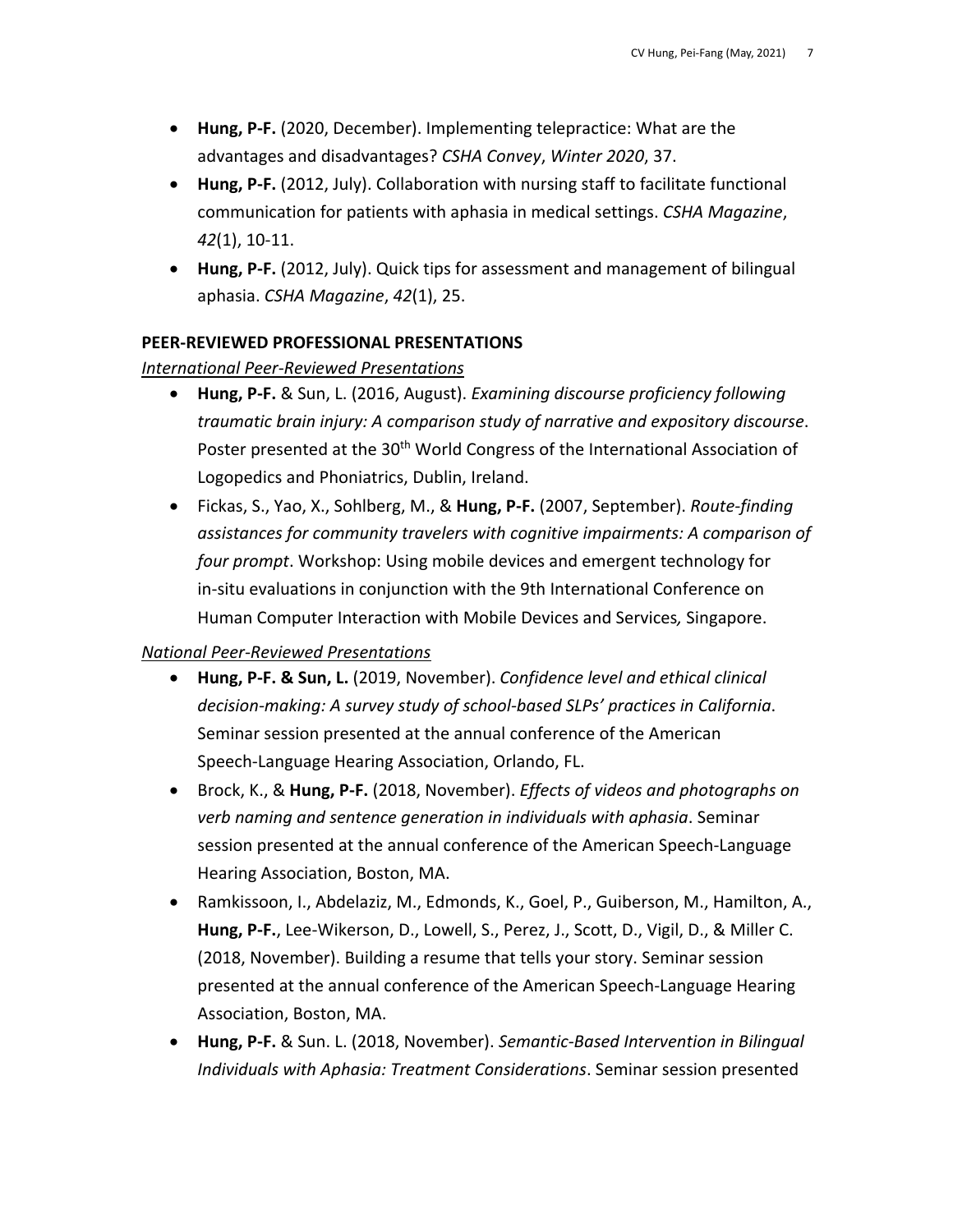at the annual conference of the American Speech-Language Hearing Association, Boston, MA.

- Sun, L. & **Hung, P-F.** (2018, November). *Incorporate Ethics & EBP in Clinical Decision-Making Process: A Survey of School-Based SLPs in California*. Seminar session presented at the annual conference of the American Speech-Language Hearing Association, Boston, MA.
- Edmonds, K., Gerrard, E., Green, T., Guiberson, M., Hamilton, A., Harmon, A., **Hung, P-F.**; Johnson, K., Lowell, S., Ramkissoon, I, Scott, D. Vigil, D. (2017, November). *How do I look? A cultural competence "selfie."* Seminar session presented at the annual conference of the American Speech-Language Hearing Association, Los Angeles, CA.
- **Hung, P-F.** & Sun, L. (2017, November). *Semantic-based language intervention in four bilingual individuals with aphasia: Treatment considerations & cross-linguistic transfer effect*. Seminar session presented at the annual conference of the American Speech-Language Hearing Association, Los Angeles, CA.
- **Hung, P-F.** & Schwab, S-J. (2017, November). *The effectiveness of direct attention training and the implications for reading comprehension: A case study*. Poster session presented at the annual conference of the American Speech-Language Hearing Association, Los Angeles, CA.
- **Hung, P-F.** & Sun, L. (2017, November). *WHO-ICF orientated assessment for cognitive-communication disorders: Examining discourse proficiency in individuals with TBI*. Poster session presented at the annual conference of the American Speech-Language Hearing Association, Los Angeles, CA.
- **Hung, P-F.** & Sun, L. (2017, October). *Cross-linguistic transfer of therapy effect (CLTE) in bilingual individuals with aphasia after stroke.* Seminar session presented at the 94th Annual Conference of American Congress of Rehabilitation Medicine, Atlanta, GA.
- **Hung, P-F.** & Sun. L. (2016, November). *Cross-linguistic transfer of therapy effect (CLTE) in three bilingual individuals with aphasia*. Seminar session presented at the annual conference of the American Speech-Language Hearing Association, Philadelphia, PA.
- **Hung, P-F.** & Sun, L. (2016, November). *Discourse assessment after traumatic brain injury: The correlation between cognitive function & communication competence*. Poster session presented at the annual conference of the American Speech-Language Hearing Association, Philadelphia, PA.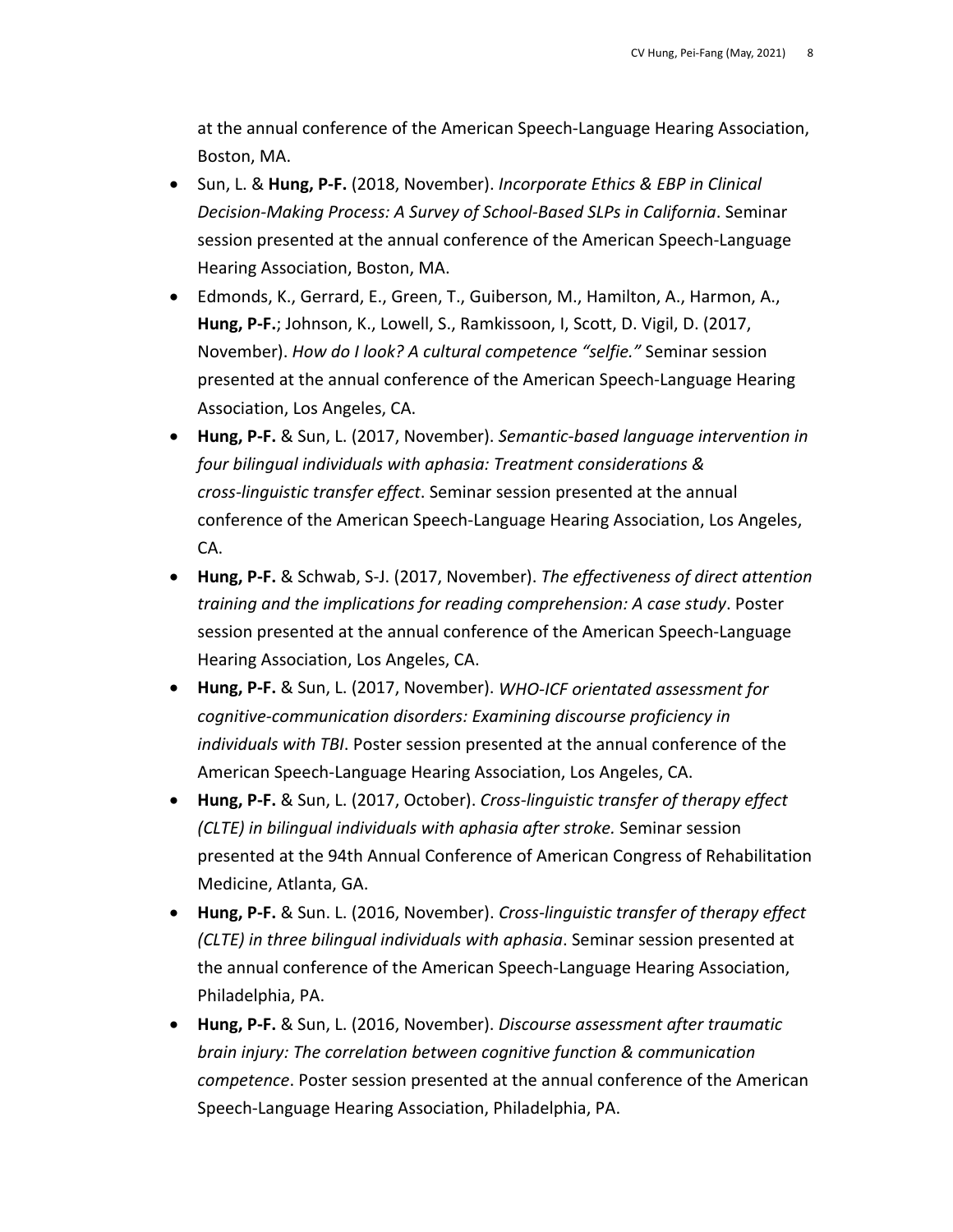- **Hung, P-F.** & Wildermuth, E. (2016, November). *Conversational coaching: Facilitating communication between individuals with aphasia and their spouses/caregivers*. Poster session presented at the annual conference of the American Speech-Language Hearing Association, Philadelphia, PA.
- **Hung, P-F.** & Sun, L. (2016, November). *The correlation between cognitive function and communication competence following traumatic brain injury*. Seminar session presented at the 93th Annual Conference of American Congress of Rehabilitation Medicine, Chicago, IL.
- **Hung, P-F.** & Sun, L. (2015, November). *Discourse management following traumatic brain injury: A comparison study of narrative & expository discourse*. Seminar session presented at the annual conference of the American Speech-Language Hearing Association, Denver, CO.
- **Hung, P-F.** (2015, November). *Linguistic deficits in mild cognitive impairment & early dementia*. Poster session presented at the annual conference of the American Speech-Language Hearing Association, Denver, CO.
- **Hung, P-F.** & Nippold, M. (2011, November). *Mental imagery and idiom understanding in adults*. Poster session presented at the annual conference of the American Speech-Language-Hearing Association, San Diego, CA.
- Sohlberg, M. M., **Hung, P-F.**, & Lemoncello, R. (2004). Community navigation profiles for six individuals with severe cognitive impairments. Poster session presented at the annual conference of the National Academy of Neuropsychology, Seattle, WA.

#### *Regional Peer-Reviewed Presentations*

- **Hung, P-F.**, Brock, K., Sun, L., & Hanson, J. (2021, March). *SLP's Current Practice on ACC and Bilingual Aphasia: Suggestions Based on a Survey Study*. Seminar session presented at the annual conference of the California Speech-Language Hearing Association. Virtual Conference.
- Sun, L. & **Hung, P-F.** (2019, March). *Developing culture competency in speechlanguage pathology: Self-assessment and immersing in different cultures*. Seminar session presented at the annual conference of the California Speech-Language Hearing Association, Pasadena, CA.
- **Hung, P-F.** & Ostergren, J (2018, March). *A comparison of drawing and writing on facilitating word retrieval in individuals with aphasia*. Seminar session presented at the annual conference of the California Speech-Language Hearing Association, Sacramento, CA.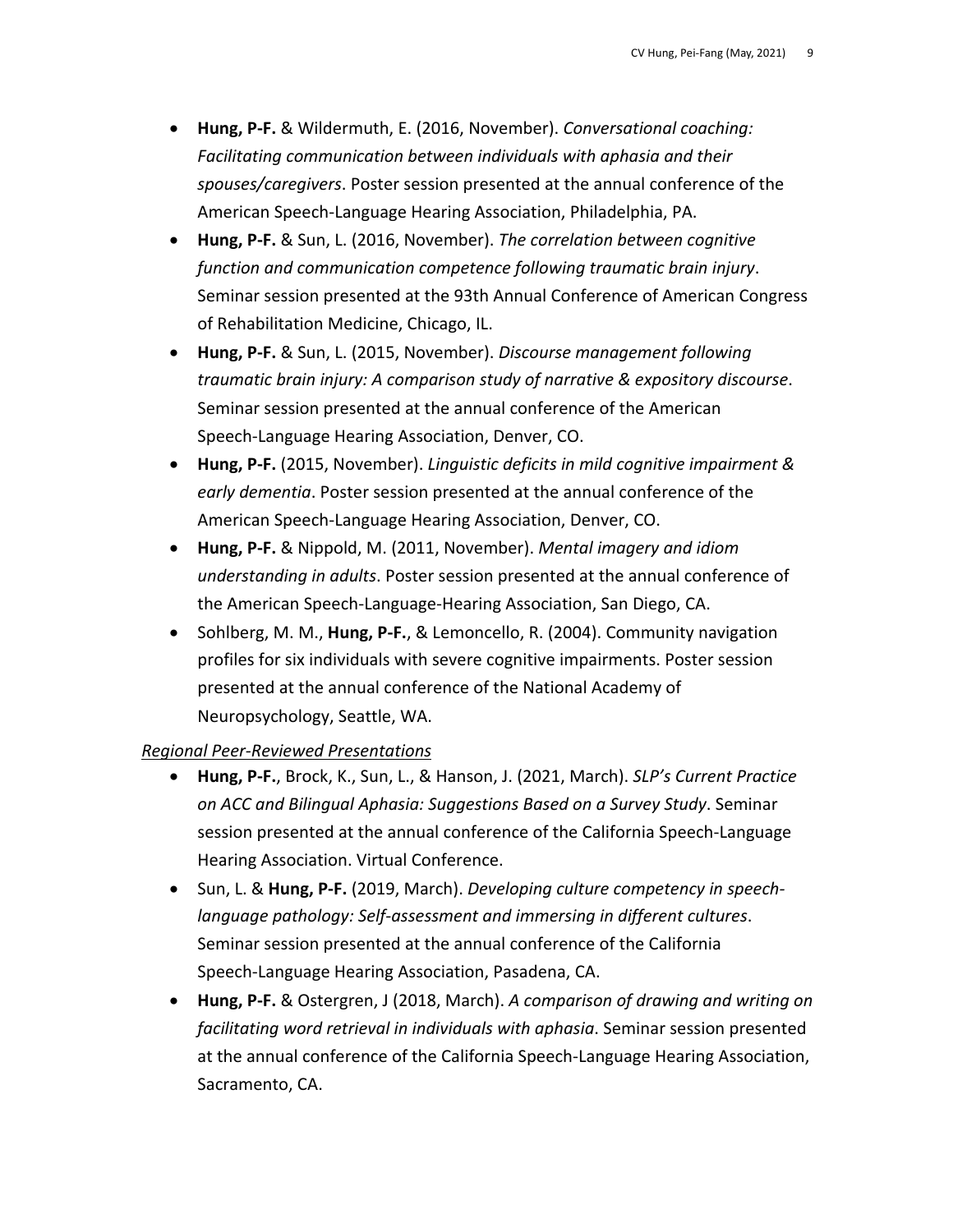- **Hung, P-F.** & Sun, L. (2018, March). *Semantic-Based Language Intervention in Bilingual Individuals with Aphasia: Treatment Considerations and Cross-Linguistic Transfer Effect*. Seminar session presented at the annual conference of the California Speech-Language Hearing Association, Sacramento, CA.
- Sun, L. & **Hung, P-F.** (2018, March). *Ethics and EBP in clinical practice: A survey on school-based SLPs' decision-making process in California.* Seminar session presented at the annual conference of the California Speech-Language Hearing Association, Sacramento, CA.
- **Hung, P-F.** & Gareis, H. (2017, March). *The cross-linguistic generalization of semantic-based naming treatment in two Korean-English bilingual individuals with aphasia.* Seminar session presented at the annual conference of the California Speech-Language Hearing Association, Pasadena, CA.
- **Hung, P-F.** & Schwab, S-J. (2017, March). *The implications of Direct Attention Training for reading comprehension: A case study*. Poster session presented at the annual conference of the California Speech-Language Hearing Association, Pasadena, CA.
- **Hung, P-F.** & Sun, L. (2017, March). *Discourse deficits in individuals with traumatic brain injury (TBI) and assessment considerations*. Seminar session presented at the annual conference of the California Speech-Language Hearing Association, Pasadena, CA.
- **Hung, P-F.**, Sun, L., Petrasanta, K., & Ancheta, L. (2016, May). *Discourse management following traumatic brain injury: A comparison study of narrative and expository discourse*. Seminar session presented at the annual conference of the California Speech-Language Hearing Association, Anaheim, CA.
- **Hung, P-F.**, Peterson, S., & Schenkelberg, B. (2016, April). *Cross-linguistic transfer of therapy effect (CLTE) in two Spanish-English bilingual patients with aphasia*. Seminar session presented at the annual conference of the California Speech-Language Hearing Association, Anaheim, CA.
- **Hung, P-F.**, Ostergren, J., Petrasanta, K., Monica, D., & Young, J. (2016, April). *Word retrieval in individuals with aphasia: A comparison of drawing and writing modalities*. Seminar session presented at the annual conference of the California Speech-Language Hearing Association, Anaheim, CA.
- **Hung, P-F.** (2016, April). *Language performance in individuals with mild cognitive impairment and early dementia*. Seminar session presented at the annual conference of the California Speech-Language Hearing Association, Anaheim, CA.
- **Hung, P-F.** & Wildermuth, E. (2016, April). *Conversational coaching: Facilitating*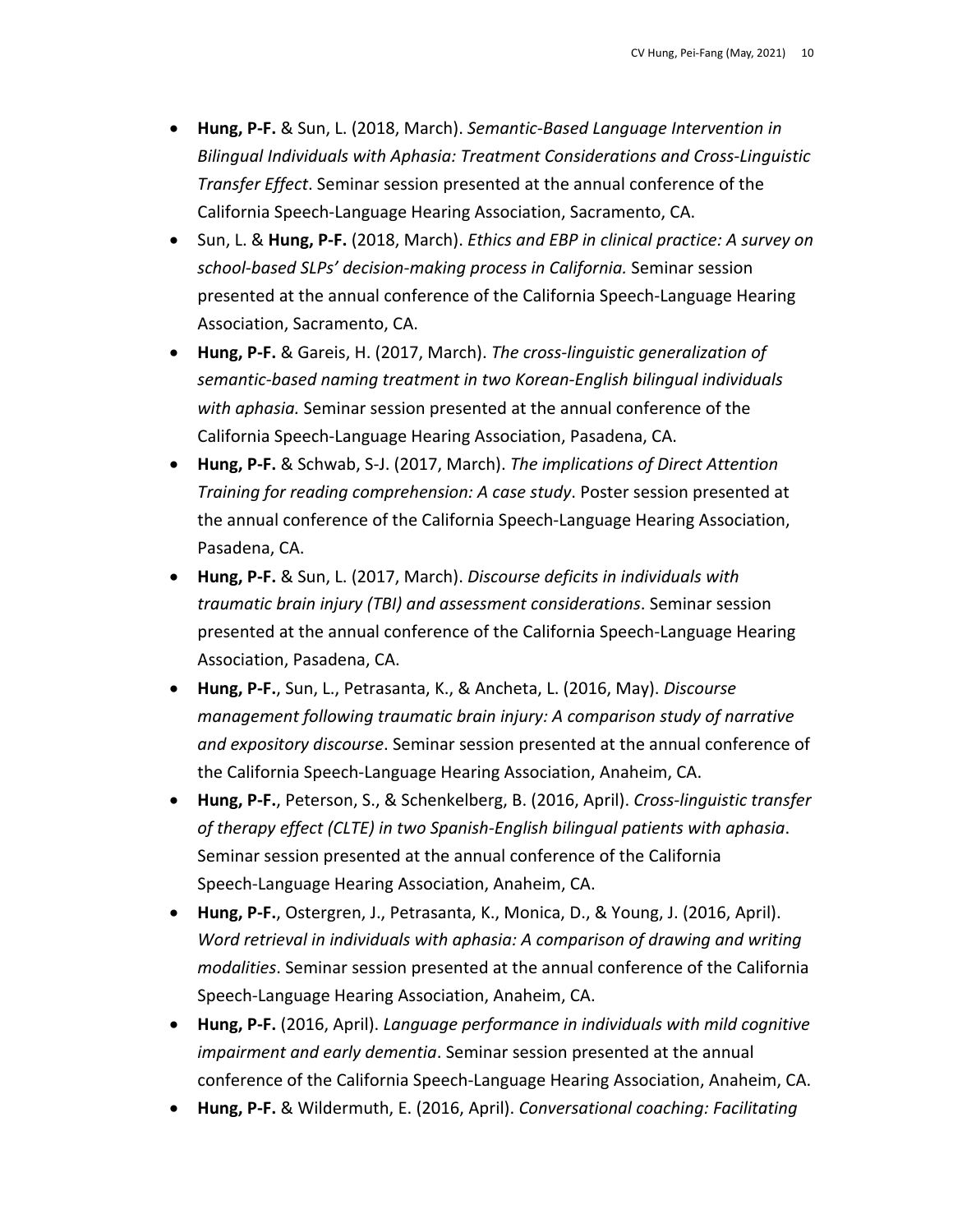*communication between individuals with aphasia and their spouses/caregivers*. Seminar session presented at the annual conference of the California Speech-Language Hearing Association, Anaheim, CA.

- **Hung, P-F.** (2015, March). *Cross-linguistic generalization: Semantic treatment transfer effect in bilingual aphasia*. Seminar session presented at the annual conference of the California Speech Language Hearing Association, Long Beach, CA.
- **Hung, P-F.** (2015, March). *Word retrieval difficulty in mild cognitive impairment and early dementia*. Seminar session presented at the annual conference of the California Speech Language Hearing Association, Long Beach, CA.
- **Hung, P-F.** (2014, March). *Considerations of assessment and treatment in bilingual aphasia*. Seminar session presented at the annual conference of the California Speech Language Hearing Association, San Francisco, CA.
- **Hung, P-F.** (2013, March). *Maximize patient's functional communication: Collaborate with nursing staff in medical settings*. Seminar session presented at the annual conference of the California Speech Language Hearing Association, Long Beach, CA.
- **Hung, P-F.** (2013, March). *Language performance in normal aging and people with mild cognitive impairments*. Seminar session presented at the annual conference of the California Speech Language Hearing Association, Long Beach, CA.

# **INVITED PROFESSIONAL PRESENTATIONS/WORKSHOPS**

- Sun, L. & **Hung, P-F.** (2021, May). *Incorporate ethics and evidence-based practices in SLP's clinical decision-making process across settings.* One-hour professional continuing education course presented at the 2021 Professional Development Workshop of the Santa Clara County Speech Language Hearing Association. Virtual Conference.
- **Hung, P-F.** (2017, June). *The Assessment and treatment considerations of cognitive-communication disorders after traumatic brain injury*. *The assessment and treatment considerations of cognitive-communication disorders after brain injury.* Three-hour professional continuing education course presented at the 2017 Professional Development Workshop of the Taiwan Speech-Language-Hearing Association, Taipei, Taiwan.
- **Hung, P-F.** (2017, May). *Introduction to assessment and treatment in aphasia*.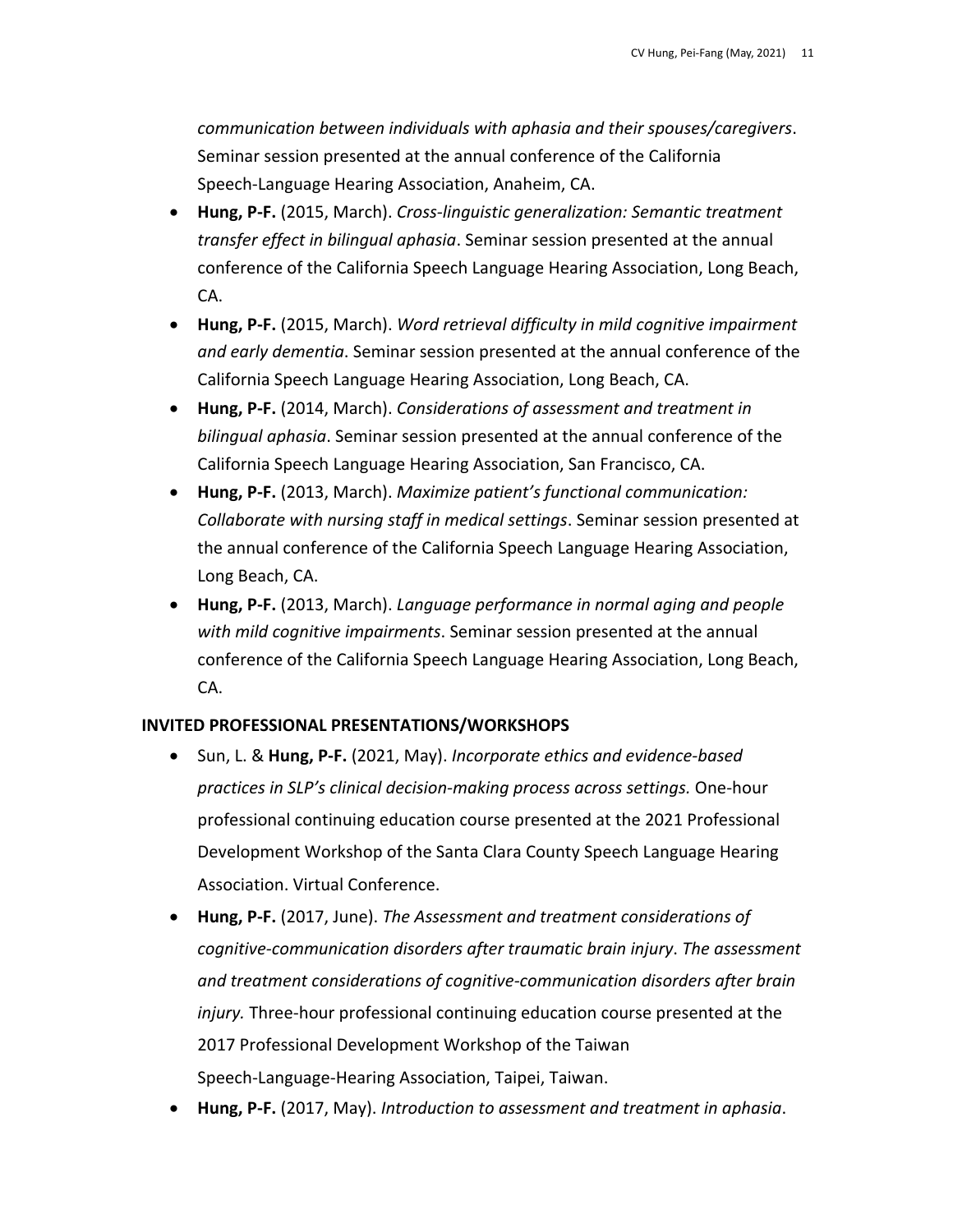One-hour seminar session presented at the Department of Audiology and Speech-Language Pathology, Asia University, Taichung, Taiwan.

- **Hung, P-F.** & Sun, L. (2016, October). *Assessment and treatment considerations of cognitive-communication rehabilitation in mild traumatic brain injury/ concussion.* Three-hour professional continuing education course presented at the District 7 and 10 Workshop of the California Speech Language Hearing Association, Pomona, CA.
- **Hung, P-F.** (2016, June). *The Assessment and treatment considerations of cognitive-communication disorders after traumatic brain injury*. Six-hour professional continuing education course presented at the 2016 Professional Development Workshop of the Taiwan Speech-Language-Hearing Association, Taipei, Taiwan.
- **Hung, P-F.** (2016, May). *Cross-linguistic generalization: Sematic treatment transfer effect in bilingual aphasia*. One-hour seminar session presented at the Department of Audiology and Speech-Language Pathology, Asia University, Taichung, Taiwan.
- **Hung, P-F.** (2016, May). *Evidence-based practice (EBP) in speech-language pathology: How EBP can applied to clinical decision-making*. Two-hour seminar session presented at the Department of Speech-Language Pathology and Audiology, Chung-Shan Medical University, Taichung, Taiwan.
- **Hung, P-F.** (2015, October). *The linguistic changes in mild cognitive impairment (MCI)*. Three-hour professional continuing education course presented at the District 10 Workshop of the California Speech Language Hearing Association, Pomona, CA.

# **UNPUBLISHED MANUSCRIPTS**

- Hung, P-F. (2010). *Mental imagery and idiom understanding in adults: Examining Dual Coding Theory*. Unpublished doctoral dissertation, University of Oregon, Eugene.
- Hung, P-F. (2007). *Cortical representation of multiple languages, recovery patterns, and treatment transfer effect for bilingual aphasia*. Unpublished manuscript, University of Oregon, Eugene.
- Hung, P-F. (2007). *Spatial disorientation and support of successful wayfinding performance for individuals with cognitive impairments*. Unpublished manuscript, University of Oregon, Eugene.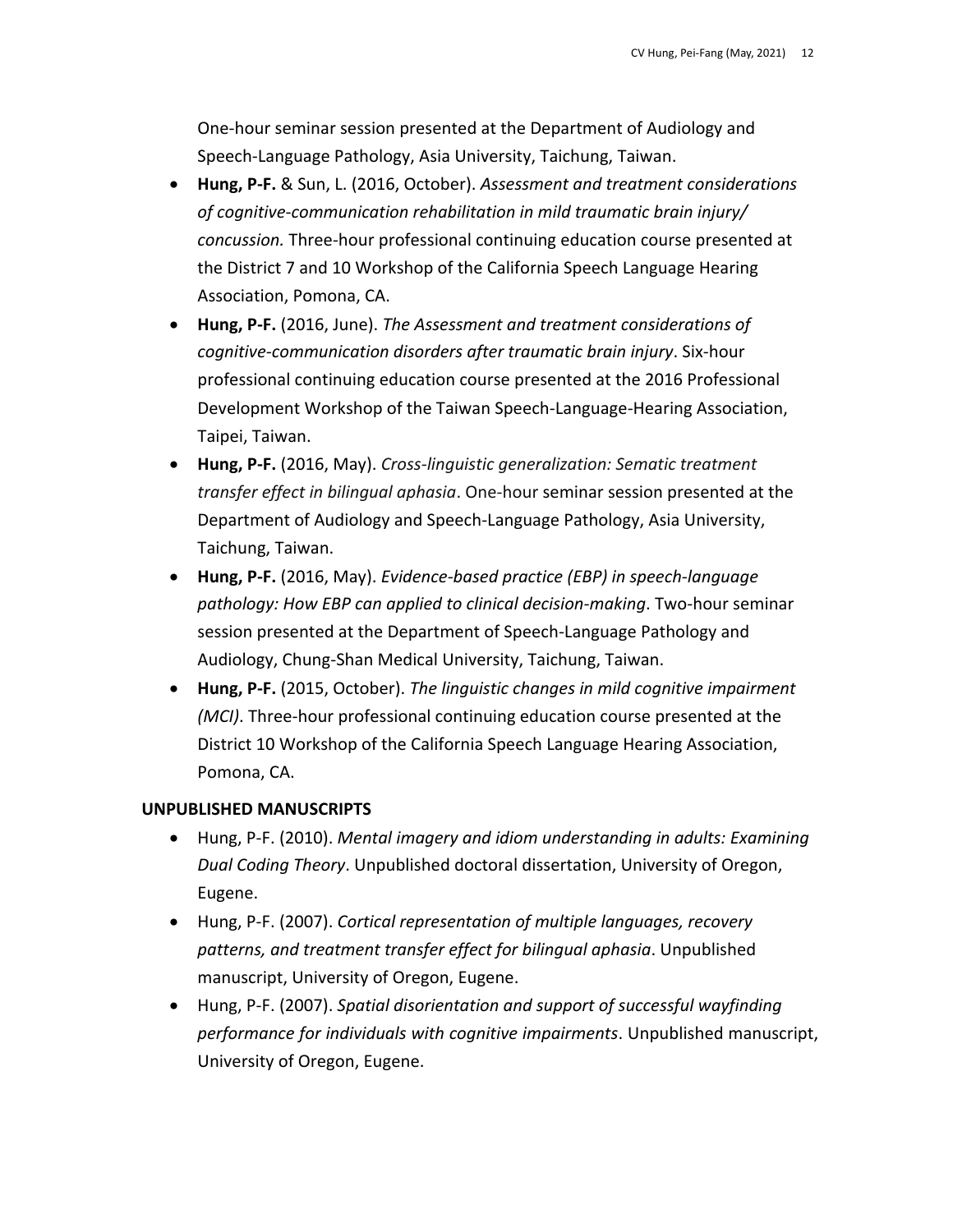• Hung, P-F. (2006). *Mental representation of spatial knowledge and the importance of landmarks in spatial knowledge*. Unpublished manuscript, University of Oregon, Eugene.

#### **UNIVERSITY AND COMMUNITY SERVICE**

# Department–Level Service

| a. Undergraduate Mentor (coordinating with the CHHS Advising) | 2013-2016        |
|---------------------------------------------------------------|------------------|
| b. Department Curriculum Committee                            | 2013-2021        |
| Committee Chair<br>$\bullet$                                  | 2019-2021        |
| Committee Co-Chair<br>$\bullet$                               | 2015-2019        |
| c. CALIPSO Coordinator                                        | 2016-Present     |
| d. SMAKS Coordinator                                          | 2015-16; 2013-14 |
| e. Department Admissions Committee                            | 2013-Present     |
| Committee Chair<br>$\bullet$                                  | 2015-2020        |
| f. Department Search Committee                                | 2015-Present     |
| Committee Chair<br>$\bullet$                                  | 2019-2020        |
|                                                               |                  |

# College of Health and Human Services (CHHS)

| a. CHHS Grade Appeals Committee                            |                                                       | 2016-2018    |  |  |
|------------------------------------------------------------|-------------------------------------------------------|--------------|--|--|
| Reviewed grade appeal claims and relevant documents        |                                                       |              |  |  |
| b. CHHS Task Force                                         |                                                       |              |  |  |
| LifeFit Task Force: Shared my knowledge about<br>$\bullet$ |                                                       | 2017-2018    |  |  |
|                                                            | communication challenges associated with normal aging |              |  |  |
| Interprofessional Education (IPE) Task Force<br>$\bullet$  |                                                       | 2016-2017    |  |  |
| Developed an interprofessional training activity with      |                                                       |              |  |  |
| colleagues in CHHS                                         |                                                       |              |  |  |
| c. CHHS Facility Council                                   |                                                       | 2015-2016    |  |  |
| d. CHHS Educational Policy Committee                       |                                                       | 2013-2015    |  |  |
| e. Graduate Council                                        |                                                       | 2015-Present |  |  |
|                                                            |                                                       |              |  |  |
| <b>University Councils &amp; Committees</b>                |                                                       |              |  |  |
| a. Academic Senate                                         |                                                       |              |  |  |
| • Secretary                                                |                                                       | 2016-Present |  |  |
| • Executive Committee (Member-at-Large)                    |                                                       | 2020-2021    |  |  |
| $\bullet$ Member                                           |                                                       | 2019-2020    |  |  |
|                                                            |                                                       |              |  |  |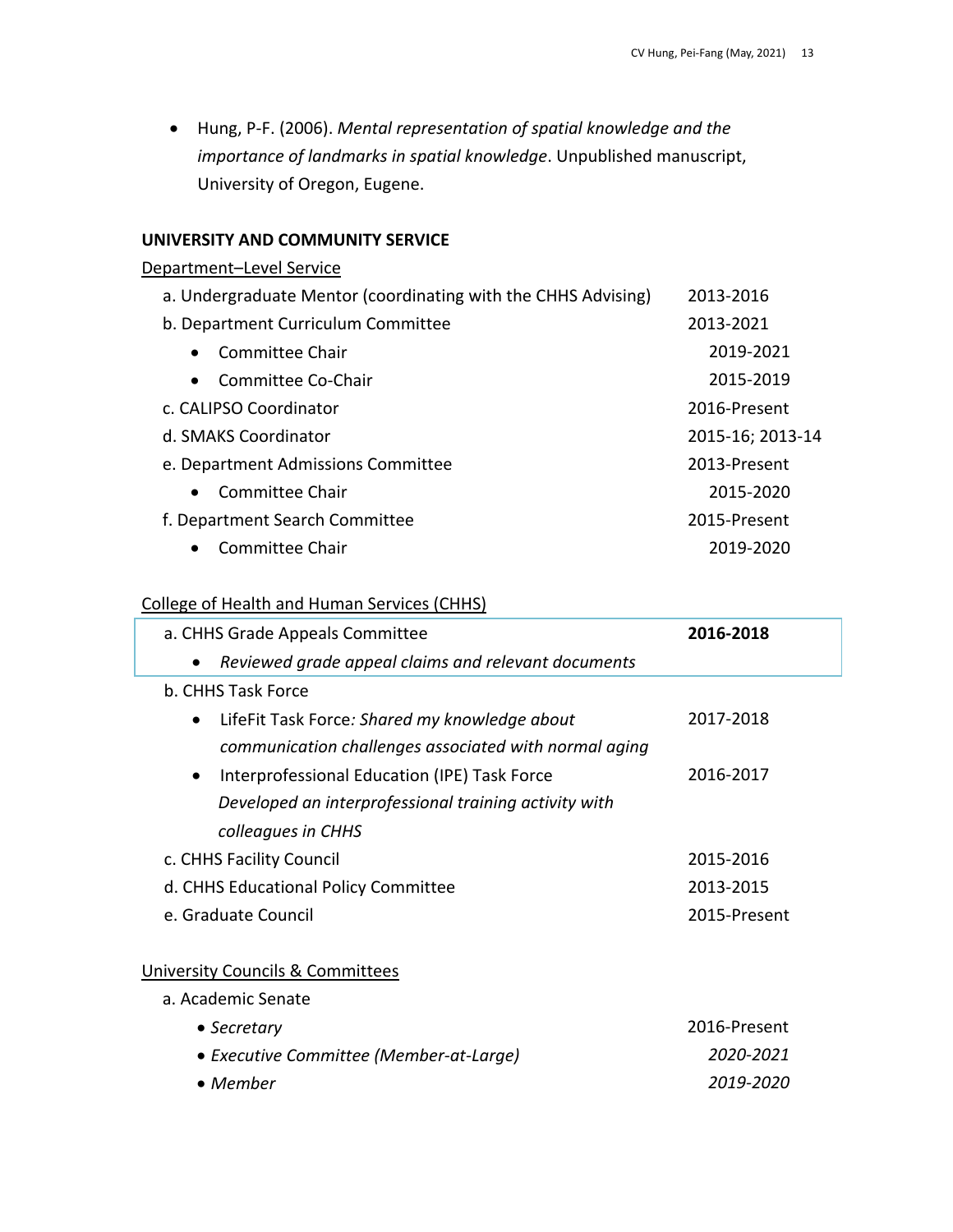| • Alternate Member |                                                                   | 2017-2020        |
|--------------------|-------------------------------------------------------------------|------------------|
|                    |                                                                   | 2016-2017        |
|                    | b. International Education Committee                              | 2018-2021        |
|                    | • Member                                                          |                  |
|                    | c. Committee on Lesbian, Gay, Bisexual, Transgender,              | 2015-2018        |
|                    | Intersex, Queer + Campus Climate                                  |                  |
|                    | $\bullet$ Chair                                                   | 2017-2018        |
|                    | • Membership Coordinator                                          | 2016-2017        |
|                    | • Committee Member                                                | 2015-2016        |
|                    | d. Educator Preparatory Committee                                 | 2016-2019        |
|                    | • Member                                                          |                  |
|                    | e. University Resources Council                                   | 2015-2016        |
|                    | • Alternate Member                                                |                  |
|                    | f. University Student Union Board of Trustees                     | 2016-2019        |
|                    | • Faculty Representative                                          |                  |
|                    |                                                                   |                  |
|                    | <b>Professional and Community Service</b>                         |                  |
|                    | a. ASHA Multicultural Issues Board (MIB)                          | 2017-2019        |
| b.                 | Joseph B. Jr. and Mary Anne O'Neal Stroke Center in               | 2016-Pressnt     |
|                    | City of Carson                                                    |                  |
|                    | Hold 1-hour pro bono bi-weekly session at the center<br>$\bullet$ |                  |
|                    | Supervise and train graduate and undergraduate SLP<br>٠           |                  |
|                    | volunteers or SLPA students                                       |                  |
|                    | Provide caregiver consultation regarding aphasia therapy          |                  |
|                    | c. Parkinson's Voice Group at LifeFit Center (Appendix C-24)      | Spring 2017      |
|                    | Hold 2-hour pro bono weekly session for 10 weeks per              | <b>Fall 2017</b> |
|                    | semester                                                          | Spring 2018      |
|                    | Supervise and train graduate and undergraduate SLP<br>٠           | <b>Fall 2018</b> |
|                    | student volunteers                                                |                  |
|                    | Provide caregiver consultation regarding voice therapy            |                  |
|                    | d. ASHA Convention Program Committee                              | 2018             |
|                    | Review proposals                                                  |                  |
|                    | e. CSHA Convention Program Committee                              | 2017, 2018, 2019 |
|                    | Review and rate proposals                                         |                  |
| f.                 | Professional Development Workshops                                | 2014             |